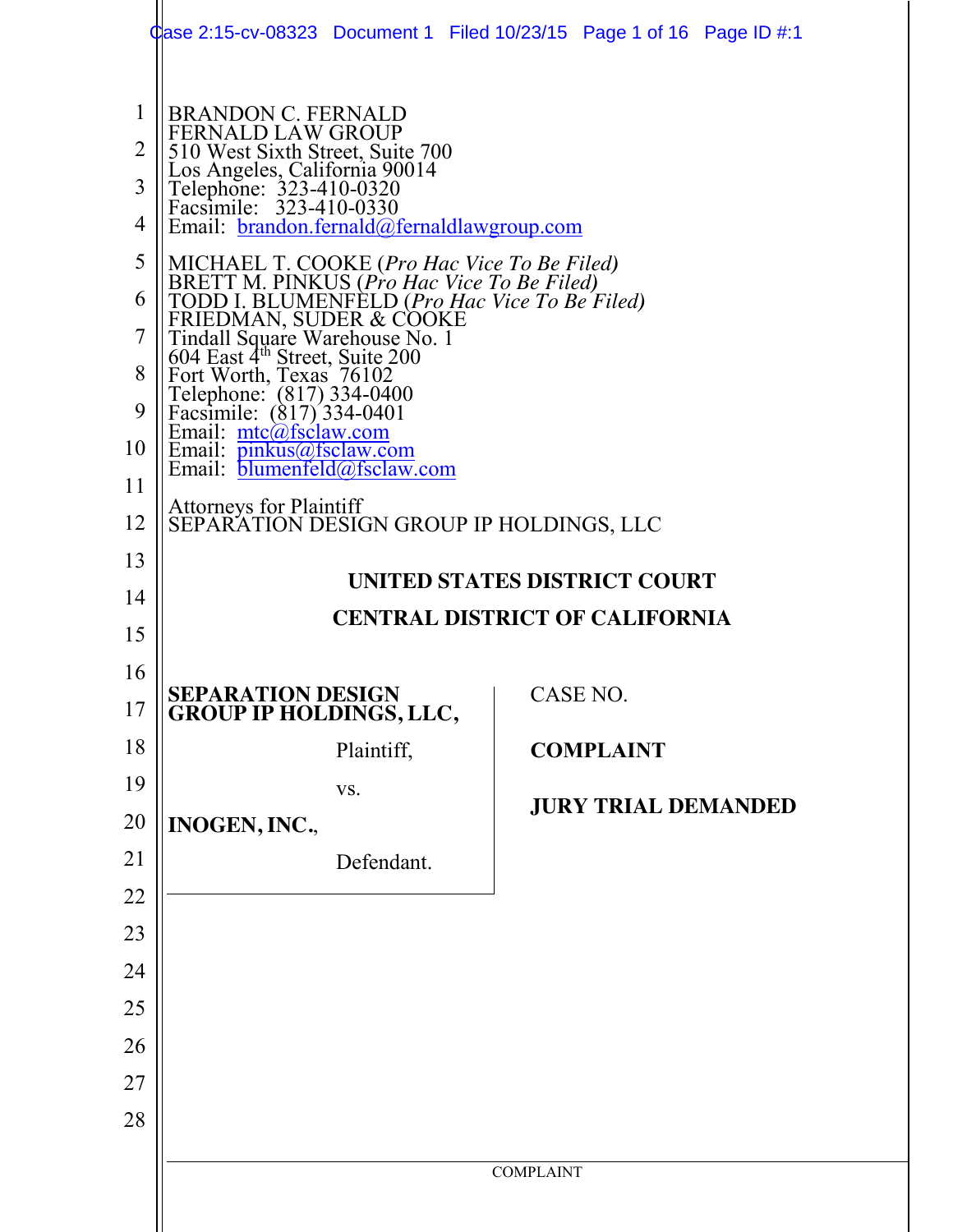1 2 3 Plaintiff Separation Design Group IP Holdings LLC ("SDGIP") files this Complaint against Defendant Inogen Inc. ("Inogen" or "Defendant"), alleging as follows:

**THE PARTIES**

5

4

6

7

1. SDGIP is a limited liability company organized and existing under the laws of the Commonwealth of Pennsylvania having a principal place of business at 931 Rolling Meadows Rd., Waynesburg, PA 15370.

8 9 10 11 12 13 14 15 16 17 18 19 20 21 22 2. SDGIP is a wholly owned subsidiary of Separation Design Group, LLC ("SDG"), which is an independent research and product development firm located in Waynesburg, Pennsylvania. SDG operates a 57,000 square foot facility that houses its offices and laboratories for research, development, analytics, prototyping, testing, fabrication, assembly, and production. SDG's focus is on developing technologies that enable efficient use of energy and energy resources, including gas separation, heat pumps, thermal power conversion engines, and the monitoring and reducing the environmental effects of mining. SDG has implemented its gas separation technology in medical applications for wound care and respiratory oxygen, as well as in various non-medical applications. SDG was a recipient of the Tibbetts Innovative Small Businesses Award in 2012, one of only 18 companies recognized by the U.S. Small Business Association that year based on the economic impact of their technological innovation, and the extent to which that innovation served federal R&D needs, encouraged diverse participation, and increased the commercialization of federal research.

23

24 25 26 27 3. Upon information and belief Inogen is a corporation organized and existing under the laws of the State of Delaware having a principal place of business at 326 Bollay Dr., Goleta, CA 93117. Inogen may be served with process through its registered agent Alison Bauerlein, 326 Bollay Drive, Goleta, CA 93117.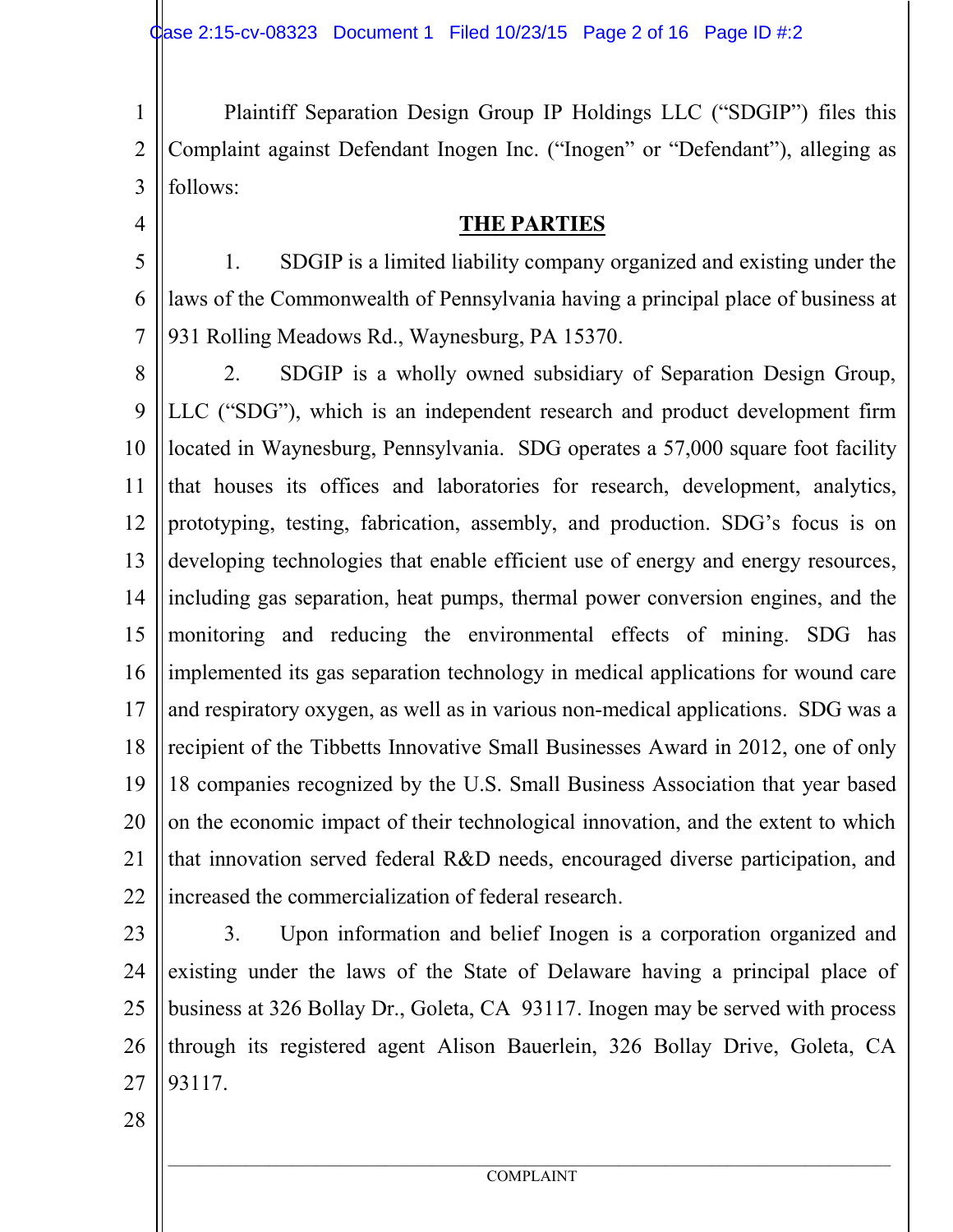1 2 3 4 5 4. Inogen is a medical technology company that develops and manufactures portable oxygen concentrators to deliver supplemental long-term oxygen therapy to patients suffering from chronic respiratory conditions. Inogen markets its products to patients, physicians and other clinicians, and third-party payors in the United States and internationally.

#### 6

# **JURISDICTION AND VENUE**

7 8 9 5. This is an action alleging multiple causes of action, including patent infringement under 35 U.S.C. §§ 271, *et seq.*, misappropriation of trade secrets under California Civil Code § 3426, and breach of contract.

10 11 12 13 14 15 6. This Court has jurisdiction to hear these matters. This Court has exclusive subject matter jurisdiction over patent infringement actions under Title 28 U.S.C. § 1331 and § 1338(a). This Court has supplemental jurisdiction over non-patent claims pursuant to 28 U.S.C. § 1367 and also pursuant to 28 U.S.C. § 1332(a) because the parties are citizens of different states and the amount in controversy exceeds \$75,000.

16 17 18 19 20 21 22 23 24 25 7. Inogen is subject to personal jurisdiction by this Court. Inogen has substantial, continuing, and on-going contacts with the State of California such that suit within California is fair and reasonable. Inogen has purposefully availed itself of the protections and laws of the State of California in a continuous, systematic, and substantial fashion, including maintaining its principal place of business and regularly transacting business within the Central District of California, including the alleged acts which give rise to SDGIP's causes of action. As a result, Inogen either knew or should have known that it could be hailed into court in California and this District as a foreseeable consequence of its actions as described more fully herein

26 27 28 8. Venue is proper in this District under 28 U.S.C. §§ 1391(b) and (c) and 28 U.S.C. § 1400(b), because Inogen maintains its principal place of business and regularly transacts business within this District, including making, using,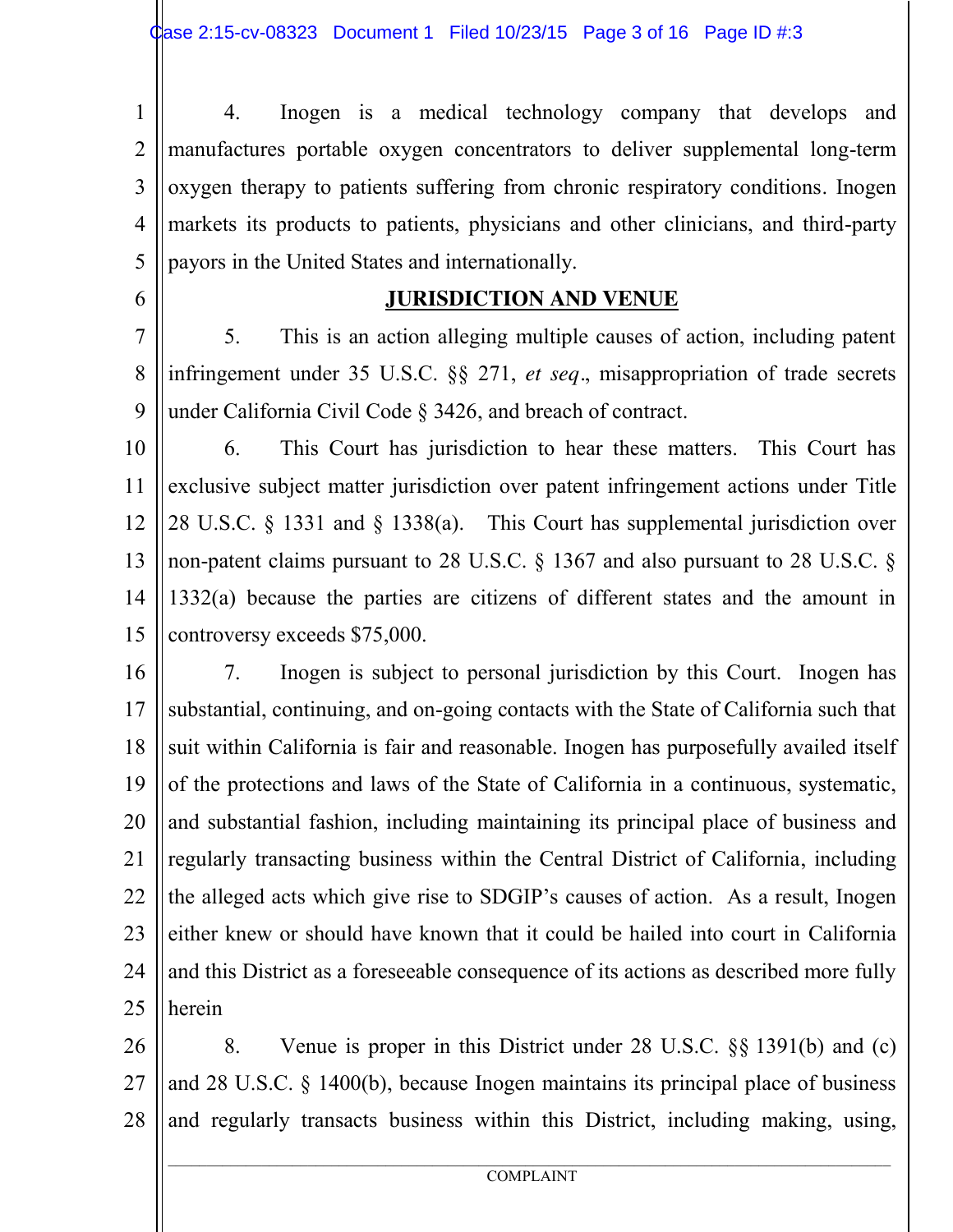1  $\mathfrak{D}$ 3 and/or selling the Inogen One G3 within this District, and because the alleged acts of infringement, trade secret misappropriation, and breach of contract have occurred in this District.

4 5 6 7 8 9 9. Personal jurisdiction and venue in the State of California and this District are further proper pursuant to paragraph 9 of the Mutual Nondisclosure Agreement forming the basis of the breach of contract cause of action and discussed in detail herein, which states: "The federal and state courts within the State of California shall have exclusive jurisdiction to adjudicate any dispute arising out of this agreement."

10

#### **BACKGROUND FACTS**

11 12 13 14 10. Oxygen concentrators are devices which make oxygen directly from the air. This is accomplished by utilizing a molecular sieve to separate out the atmospheric nitrogen from the air, leaving oxygen as the primary remaining gas to be delivered to the patient.

15 16 17 18 11. Oxygen concentrators were developed as an alternative to liquid or compressed oxygen cylinders used to deliver therapeutic oxygen, and are often preferred because they are lighter weight, more portable, and do not require a frequent resupply of cylinders to be delivered to the patient.

19 20 21 12. At least as early as 2009, SDG developed a portable oxygen concentrator which included improvements to various technologies and features over then existing oxygen concentrators.

22 23 24 25 13. SDG caused to be filed U.S. Provisional Patent Application No. 61/248,712 on October 5, 2009 and U.S. Provisional Patent Application No. 61/264,069 on November 24, 2009 ("2009 Provisional Applications"), which are directed to SDGIP's and SDG's portable oxygen concentrator and related methods.

26 27 14. In or around early 2010, SDG manufactured a prototype of its portable oxygen concentrator identified as the Revolution ("Revolution").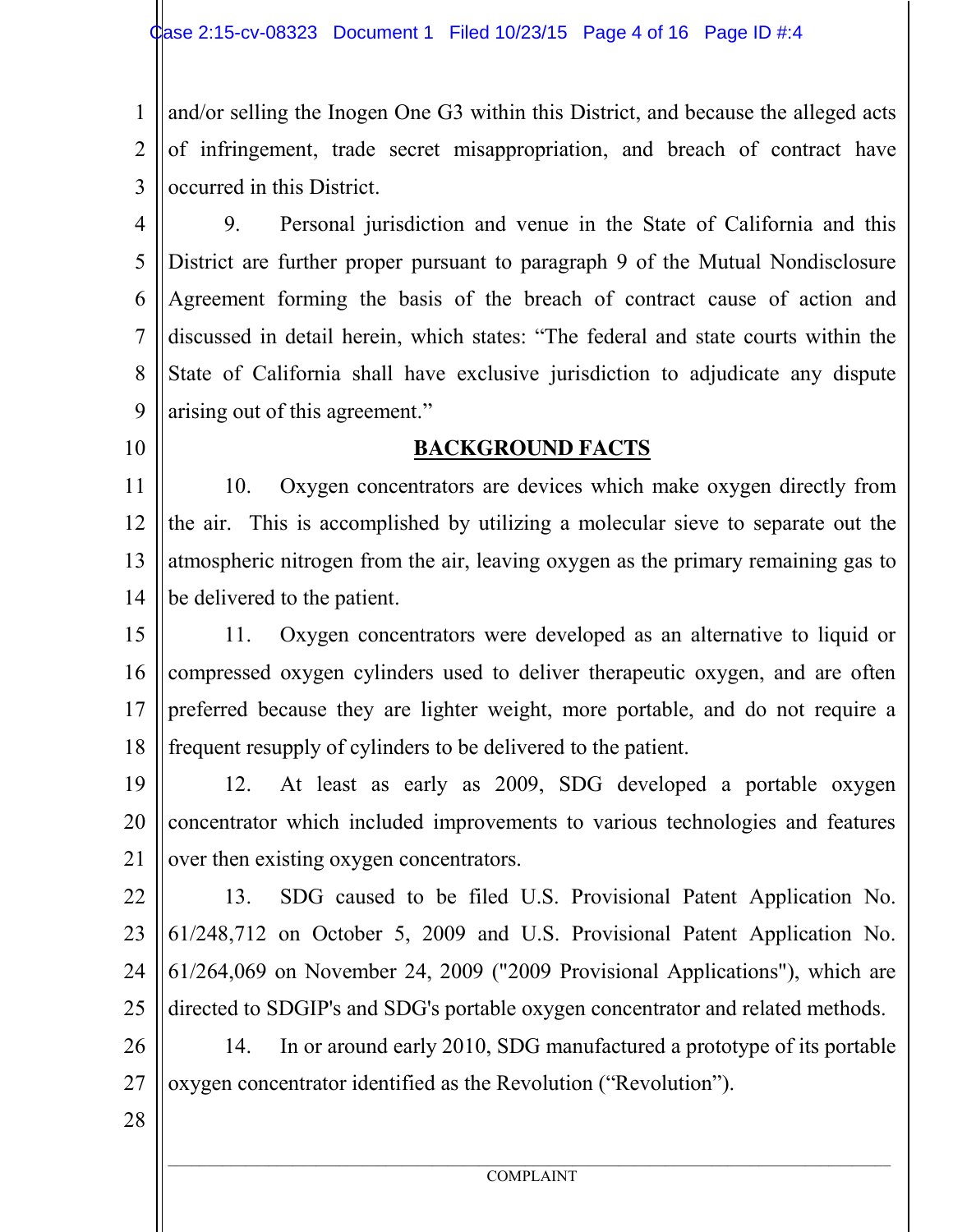1 2

15. In August 2010, at the request of a third party corporation which had sold other patent properties to Inogen, SDG approached Inogen regarding the Revolution and its related portable oxygen concentrator technology.

3

4 5 6 7 8 9 10 11 12 13 14 16. On September 21, 2010, SDG and Inogen entered into a Mutual Nondisclosure Agreement ("MNDA") to explore a business opportunity, wherein SDG agreed to disclose its "Confidential Information" as defined therein and Inogen agreed to preserve the secrecy of SDG's Confidential Information. SDG's "Confidential Information" includes proprietary and confidential information and trade secrets related to SDG's portable oxygen concentrator technology, including, but not limited to, information, technical data, and know-how relating to the Revolution, features, components, and controls included within the Revolution, testing data, the patent applications that eventually resulted in the '751 Patent, and related technology. A true and correct copy of the MNDA is attached to this Complaint as Exhibit A.

15 16 17 18 19 20 21 17. On September 30, 2010, representatives of Inogen, including Brenton Taylor, Inogen's Vice-President of Engineering, Peter Hansen, Inogen's chief design engineer, and Scott Wilkinson, Inogen's Vice-President of Sales and Marketing, traveled to a meeting at SDG's facility in Waynesburg, Pennsylvania ("September 30 Meeting"). The purpose of the meeting was for Inogen to review SDG's Confidential Information relating to its portable oxygen concentrator technology.

22 23 24 18. On October 5, 2010, SDG caused to be filed U.S. Patent Application No. 13/499,943 ("'943 Patent Application"), which is a non-provisional application claiming priority to the 2009 Provisional Applications.

25 26 27 19. In or around October 2010, SDG and Inogen discussed potential business arrangements between the two companies related to SDG's portable oxygen concentrator technology, but the discussions did not lead to an agreement.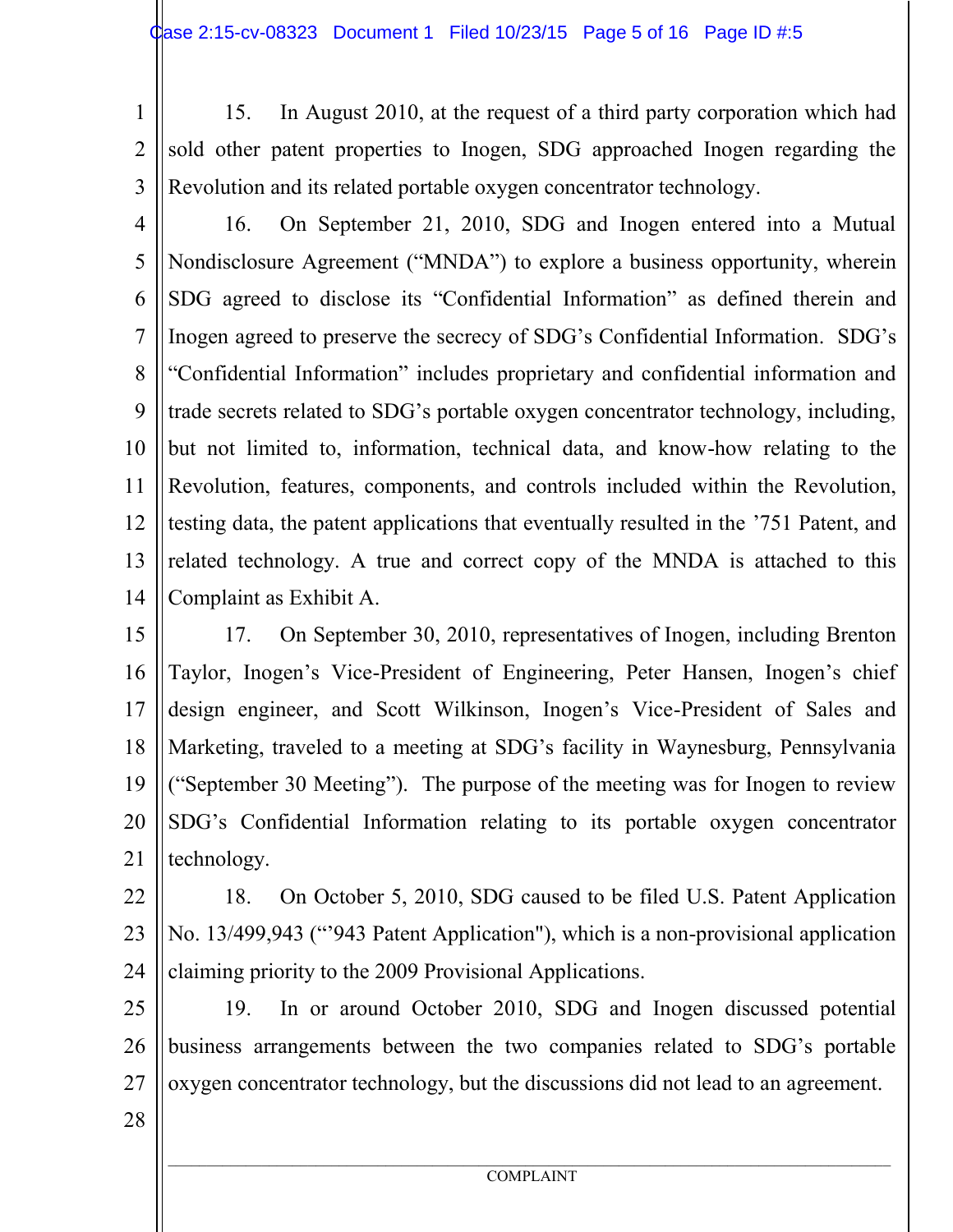1 2 3 4 5 20. In or around January 2011, upon information and belief, Inogen began formal development of the Inogen One G3 Oxygen Concentrator ("Inogen One G3"). This was done approximately three months after Inogen's review of SDG's Confidential Information relating to its portable oxygen concentrator technology and without the knowledge of SDG.

6 7 8 9 10 11 21. On April 22, 2011, Inogen caused to be filed U.S. Patent Application No. 13/066,716, which was published as U.S. Patent Application Publication No. 2012/0266883 on October 25, 2012 ("Inogen Patent Application"). A true and correct copy of the Inogen Patent Application is attached to this Complaint as Exhibit B. Certain of the named inventors, including Mr. Taylor and Mr. Hansen, were representatives of Inogen who met with SDG on September 30, 2010.

12 13 14 15 16 17 18 22. Based upon information and belief, the Inogen Patent Application incorporates numerous features of SDG's portable oxygen concentrator technology that was part of SDG's Confidential Information disclosed to Inogen under the MNDA at the September 30 Meeting in violation of the MNDA. The publication of the Inogen Patent Application publicly disclosed some of SDG's Confidential Information related to its portable oxygen concentrator technology in violation of the MNDA.

19 20 21 22 23. Based upon information and belief, Inogen publicly released the Inogen One G3 on or about November 8, 2012. The release of the Inogen One G3 publicly disclosed some of SDG's Confidential Information related to its portable oxygen concentrator technology in violation of the MNDA.

23

24 25 26 24. On November 25, 2014, SDG's '943 Patent Application was duly and legally issued as United States Patent No. 8,894,751 ("'751 Patent" or the "Patentin-Suit"), entitled "Ultra Rapid Cycle Portable Oxygen Concentrator." A true and correct copy of the '751 Patent is attached hereto as Exhibit C.

27 28 25. SDGIP is the assignee of all right, title and interest in and to the '751 Patent and all of SDG's intellectual property related to SDG's portable oxygen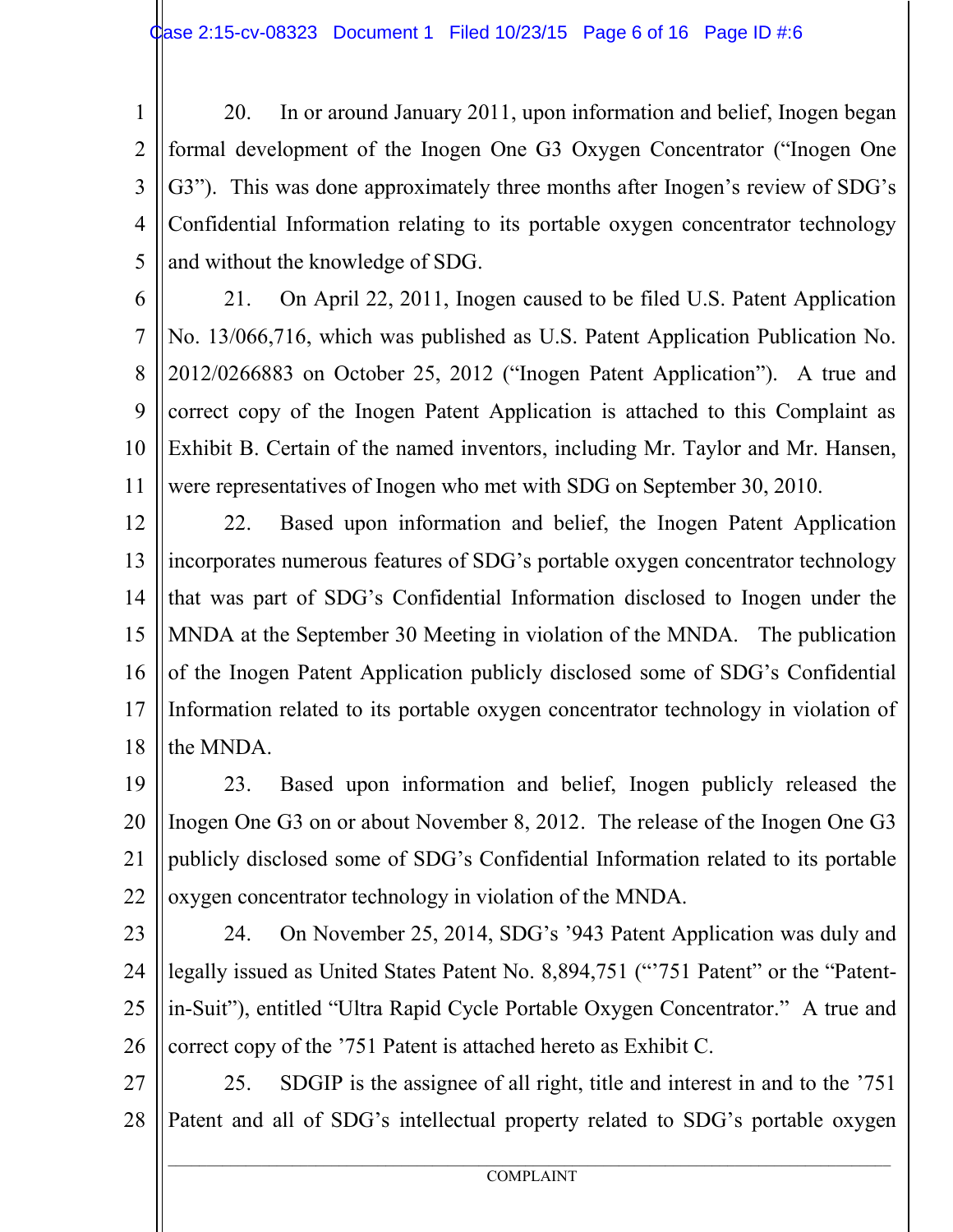1 2 3 4 5 6 concentrator technology, including all Confidential Information related thereto, and of all rights, remedies, obligations and liabilities to the MNDA. SDGIP possesses all rights of recovery under the '751 Patent, the Confidential Information relating to SDG's portable oxygen concentrator technology, and the MNDA, including the right to sue for past infringement, misappropriation, copying, theft, conversion, or breach, and recourse for damages.

7 8 9 26. Inogen is engaged in making, using, selling, offering to sell, and/or importing portable oxygen concentrators, which are covered by one or more of the claims of the '751 Patent, including but not limited to the Inogen One G3.

10 11 12 27. Upon information and belief, Inogen manufactures the Inogen One G3 Oxygen Concentrator within the United States and markets the Inogen One G3s in the United States and internationally.

13 14 15 28. Upon information and belief, Inogen offers to sell, sells, provides, supplies, distributes, leases, and/or rents the Inogen One G3 directly to the public, as well as to resellers which in turn sell the Inogen One G3 to the public.

16 17 18 19 20 29. Upon information and belief, Inogen also offers to sell, sells, provides, supplies, distributes, leases, and/or rents the Inogen One G3 to other business, which are branded as private label products for sale to the public, including but not limited to Applied Home Healthcare Equipment LLC's OxyGo Series Portable Concentrator.

21 22 23 24 25 30. Inogen has not sought, nor obtained, a license under the '751 Patent or to SDG's Confidential Information, and is not authorized or permitted to market, manufacture, make, use, sell, offer to sell, provide, supply, distribute, lease, and/or rent any products embodying the invention disclosed and claimed in the '751 Patent or the information disclosed in SDG's Confidential Information.

26 27 31. SDG and SDGIP collectively have invested a substantial amount of time, money, personnel, engineering, testing, and marketing to create SDG's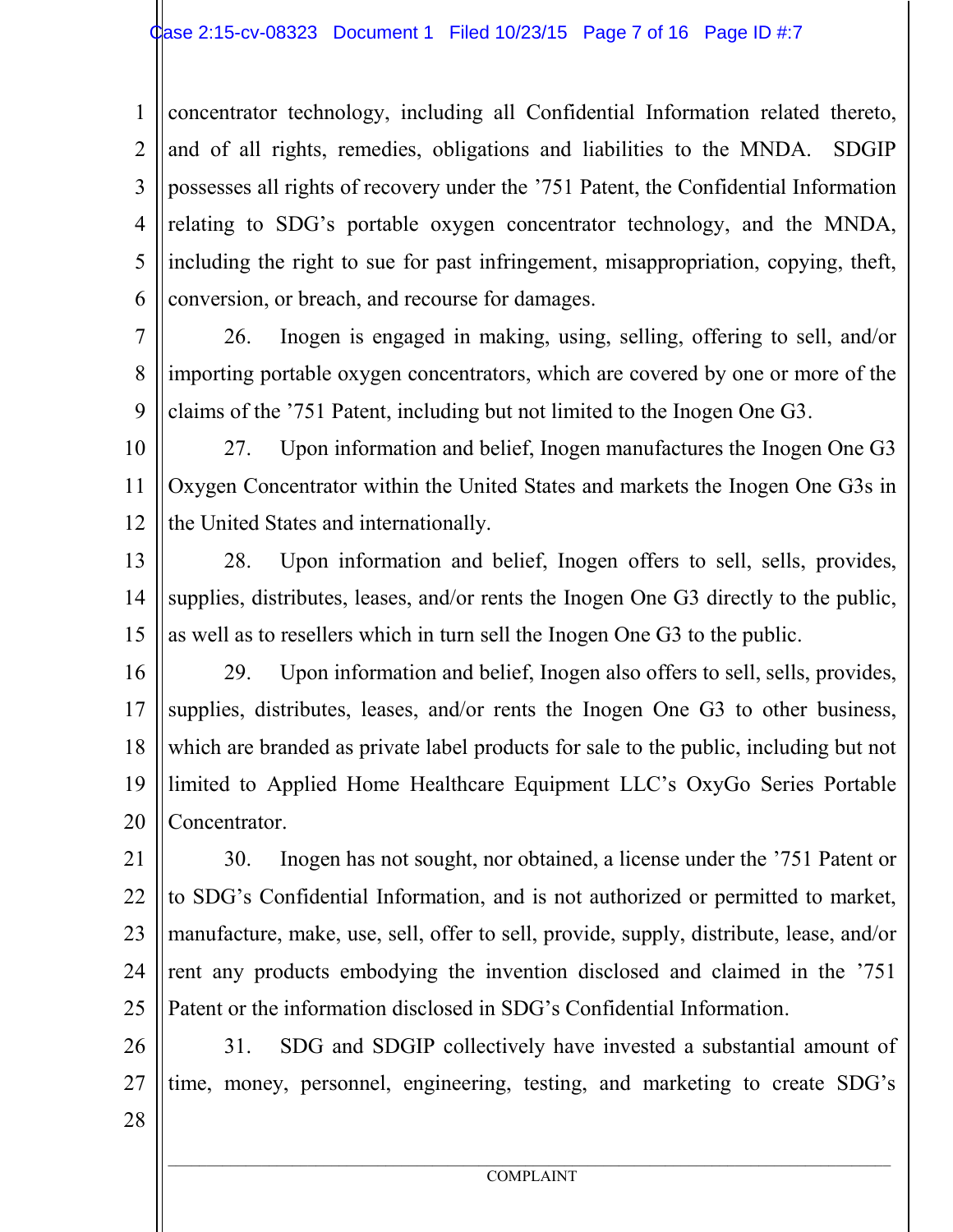1 2 Confidential Information, including the proprietary and confidential information and trade secrets related to SDG's portable oxygen concentrator technology.

3 4 5 32. Inogen's conduct has caused harm directly to SDG and SDGIP, and the ability to market, sell and license the Revolution and related portable oxygen concentrator technology.

#### **COUNT I**

## **INFRINGEMENT OF THE '751 PATENT**

8 9 33. SDGIP repeats and realleges paragraphs 1 through 32 of this Complaint, as though fully set forth herein.

10 11 12 13 14 34. SDGIP is the owner of all right, title, and interest of the '751 Patent, including all rights to enforce and prosecute actions for infringement of the '751 Patent and to collect damages for all relevant times against infringers of the '751 Patent. Accordingly, SDGIP possesses the exclusive right and standing to prosecute the present action for infringement of the '751 Patent by Inogen.

15 16 17 18 19 35. Upon information and belief, Inogen is liable under 35 U.S.C. §271(a) for direct infringement of the '751 Patent, either literally or under the doctrine of equivalents, because it manufactures, makes, has made, uses, sells, offers for sale, and/or imports products and/or systems that practice one or more claims of the '751 Patent.

20 21 22 36. More specifically, Inogen infringes at least claim 22 of the '751 Patent because it manufactures, makes, has made, uses, sells, offers for sale, and/or imports portable oxygen concentrators, including at least the Inogen One G3.

23

6

7

24 25 26 27 37. SDGIP has been damaged as a result of Inogen's infringing conduct. Inogen is, thus, liable to SDGIP in an amount that adequately compensates SDGIP for its infringement, which by law in not event can be less than a reasonable royalty, together with interest and costs as fixed by this Court under 35 U.S.C. § 284.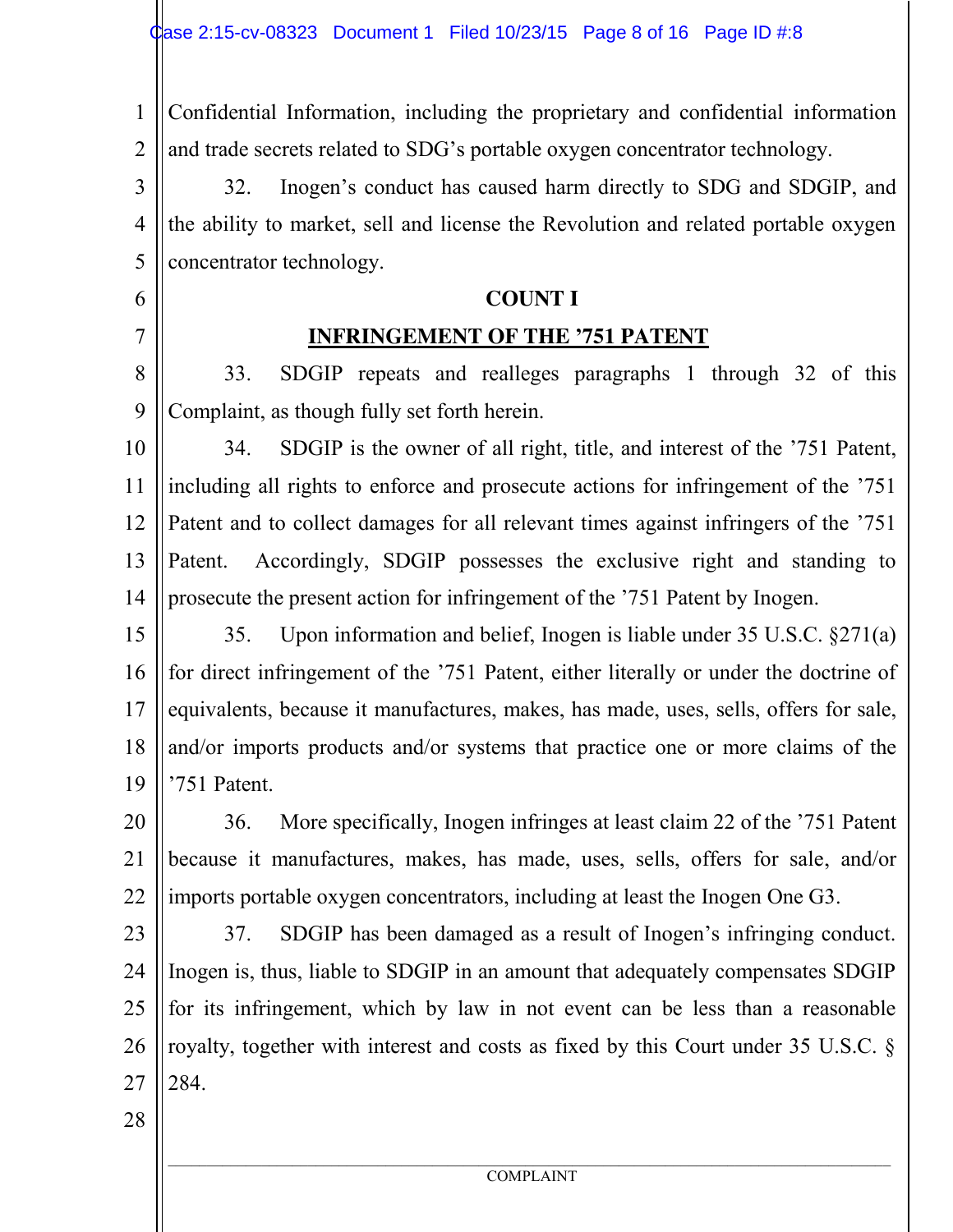| $\mathbf{1}$   | Upon information and belief, Inogen has had actual notice of its<br>38.              |  |  |  |  |  |  |
|----------------|--------------------------------------------------------------------------------------|--|--|--|--|--|--|
| $\overline{2}$ | infringement since it began, having been aware of the 2009 Provisional               |  |  |  |  |  |  |
| 3              | Applications and the '943 Patent Application, and the '751 Patent resulting          |  |  |  |  |  |  |
| $\overline{4}$ | therefrom, since viewing the disclosed materials under the MNDA, and having full     |  |  |  |  |  |  |
| 5              | knowledge the technology disclosed therein. Therefore, the entirety of Inogen's      |  |  |  |  |  |  |
| 6              | infringement is knowing and willful.                                                 |  |  |  |  |  |  |
| $\overline{7}$ | As a result of Inogen's knowing and willful infringement of the '751<br>39.          |  |  |  |  |  |  |
| 8              | Patent, SDGIP is entitled to increased damages as permitted by 35 U.S.C. § 284.      |  |  |  |  |  |  |
| 9              | 40.<br>SDGIP has been irreparably damaged as a consequence of Inogen's               |  |  |  |  |  |  |
| 10             | infringement, for which there is no adequate remedy at law, and such damage will     |  |  |  |  |  |  |
| 11             | continue without the issuance of an injunction by this Court.                        |  |  |  |  |  |  |
| 12             | <b>COUNT II</b>                                                                      |  |  |  |  |  |  |
| 13             | <b>MISAPPROPRIATION OF TRADE SECRETS</b>                                             |  |  |  |  |  |  |
| 14             | SDGIP repeats and realleges paragraphs 1 through 40 of this<br>41.                   |  |  |  |  |  |  |
| 15             | Complaint, as though fully set forth herein.                                         |  |  |  |  |  |  |
| 16             | SDG held valid and protectable trade secrets relating to its portable<br>42.         |  |  |  |  |  |  |
| 17             | oxygen concentrator technology.                                                      |  |  |  |  |  |  |
| 18             | SDGIP is the owner via assignment of all right, title, and interest to<br>43.        |  |  |  |  |  |  |
| 19             | SDG's trade secrets, including all rights to enforce and prosecute actions for past, |  |  |  |  |  |  |
| 20             | present and future misappropriation, copying, theft, and conversion and to collect   |  |  |  |  |  |  |
| 21             | damages for all relevant times. Accordingly, SDGIP possesses the exclusive right     |  |  |  |  |  |  |
| 22             | and standing to prosecute the present action for misappropriation of its trade       |  |  |  |  |  |  |
| 23             | secrets by Inogen.                                                                   |  |  |  |  |  |  |
| 24             | SDGIP and its parent SDG took all reasonable steps to maintain the<br>44.            |  |  |  |  |  |  |
| 25             | secrecy of its trade secrets, including only disclosing its trade secrets under the  |  |  |  |  |  |  |
| 26             | protections of a non-disclosure agreement.                                           |  |  |  |  |  |  |
| 27             | Inogen was permitted access to and obtained these trade secrets during<br>45.        |  |  |  |  |  |  |
| 28             | the September 30 Meeting pursuant to the executed MNDA.                              |  |  |  |  |  |  |
|                |                                                                                      |  |  |  |  |  |  |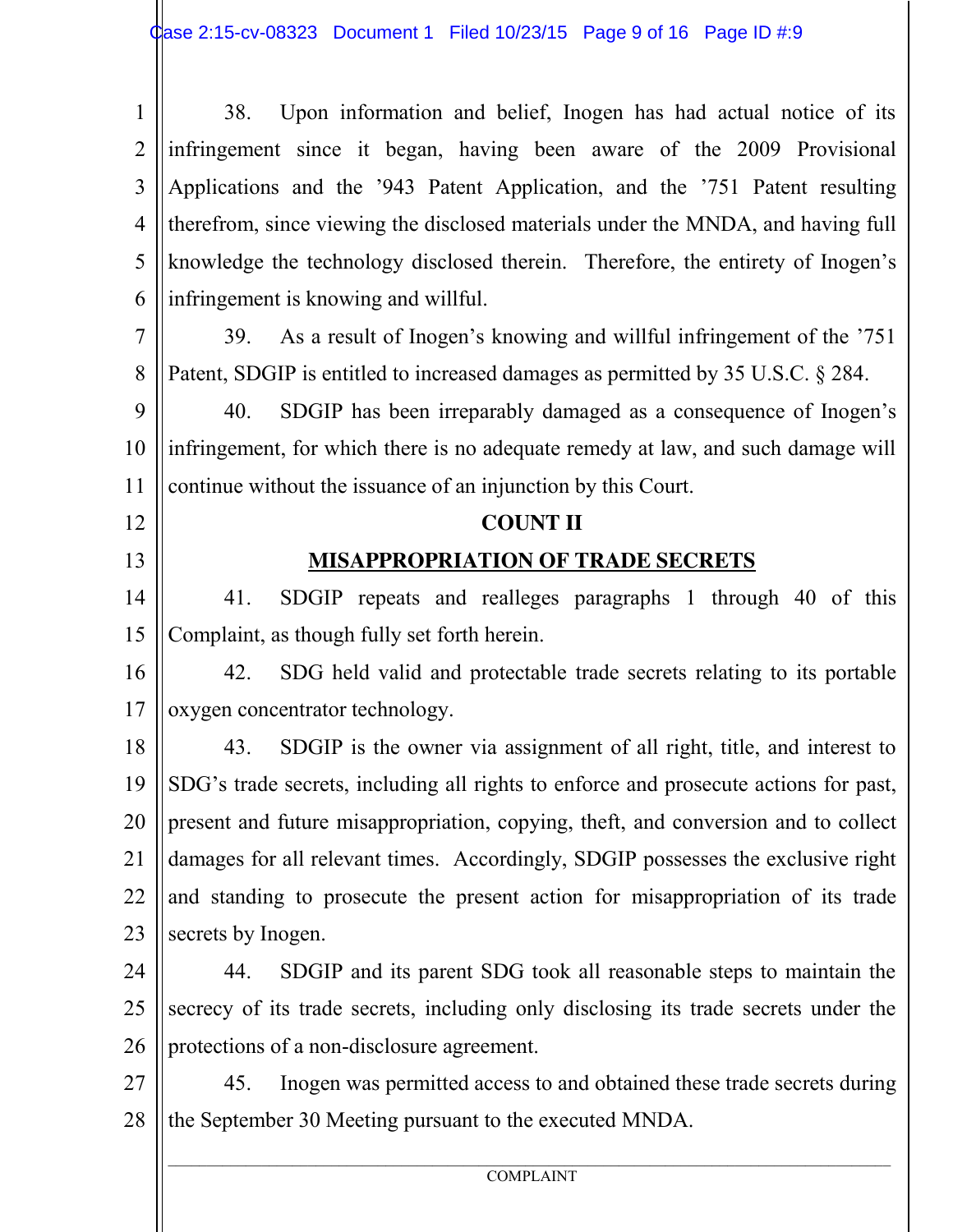1  $\mathfrak{D}$ 3 46. Inogen knew or had reason to know that it originally obtained access to SDG and SDGIP's trade secrets under circumstances giving rise to a duty to maintain its secrecy.

4 5 47. Upon information and belief, Inogen has utilized and continues to utilize SDG and SDGIP's trade secrets to manufacture and sell the Inogen One G3.

6 7 8 48. Upon information and belief, Inogen has disclosed publicly at least portions of SDG and SDGIP's trade secrets through publication of the Inogen Patent Application and the public release of the Inogen One G3.

9 10 11 49. Upon information and belief, Inogen may be making other products using SDG and SDGIP's trade secrets, including its next generation portable oxygen concentrators.

12 13 14 15 50. All of Inogen's use of SDG and SDGIP's valuable trade secrets is unauthorized, without express or implied consent from SDG or SDGIP, and constitutes an improper misappropriation of the trade secrets pursuant to Cal. Civil Code §§ 3426 *et seq*.

16 17 18 19 20 21 22 23 24 25 51. SDG and SDGIP's trade secrets derive independent economic value, actual or potential, from not being generally known to the public, or to other entities and persons, who can obtain value from their disclosure or use. These trade secrets provide SDG and SDGIP with competitive advantages over those who do not know them. Disclosure or use of SDG and SDGIP's business and technical secrets would result in unjust commercialization of SDG's research, development, and designs. SDGIP and SDG have been harmed by Inogen's action in that SDG and SDGIP have lost the opportunity to the license and/or otherwise commercially exploit the SDGIP's valuable trade secrets that they would have had absent Inogen's misappropriation. As such, SDGIP is entitled to compensation.

26 27 28 52. As a direct and proximate consequence of Inogen's conduct, Inogen has caused, and is causing, and unless such conduct is enjoined by the Court, will cause irreparable harm to SDG and SDGIP for which there is no adequate remedy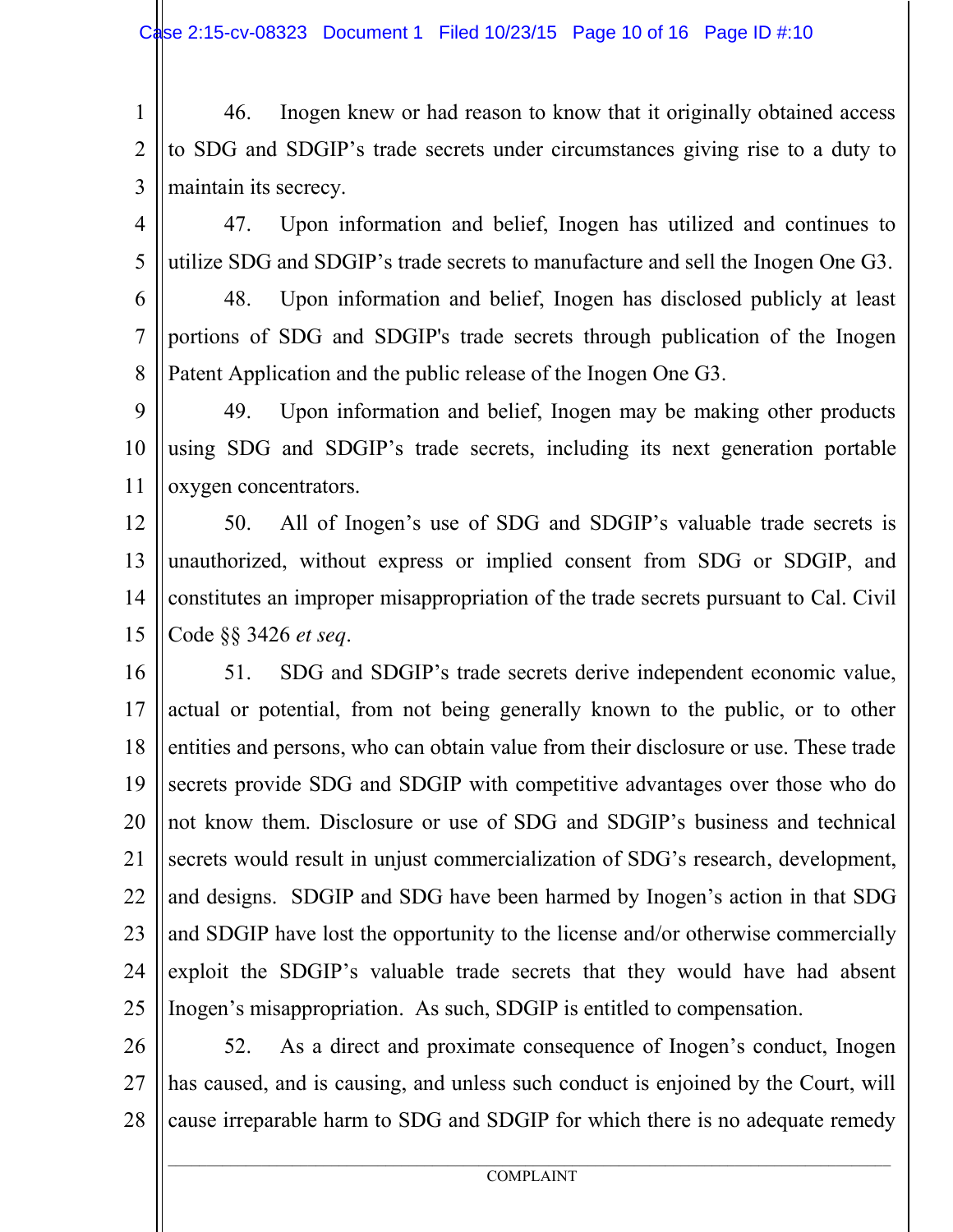1 2 3 4 5 at law. Therefore, SDGIP seeks the award of a permanent injunction against Inogen, pursuant to Cal. Civil Code § 3426.2, prohibiting any and all further uses of the trade secrets at issue, requiring the return of any and all materials misappropriated from SDG and SDGIP relating to the trade secrets, and to stop all activities arising from Inogen's misappropriation of SDGIP's trade secrets.

6 7 8 9 10 53. On information and belief, Inogen's misappropriation of SDG and SDGIP's trade secrets was willful, intentional, and malicious, entitling SDGIP to an award of punitive and exemplary damages in an amount not exceeding twice the damages awarded by the court pursuant to Cal. Civil Code §3426.3(c), and to an award of attorneys' fees pursuant to Cal. Civil Code §3426.4.

## **COUNT III**

11

12

# **BREACH OF CONTRACT**

13 14 54. SDGIP repeats and realleges paragraphs 1 through 53 of this Complaint, as though fully set forth herein.

15 16 17 18 55. The MNDA was executed by the SDG and Inogen on September 21, 2010, and is a valid, enforceable contract. The MNDA has a term of seven year from the date of execution and remains valid and enforceable. Inogen's conduct as described herein constitutes a breach of the provisions of the MNDA.

19 20 21 56. In addition to the trade secrets, SDG's Confidential Information includes other confidential and proprietary information relating to its portable oxygen concentrator technology ("Non-Trade Secret Confidential Information").

22 23 24 25 26 27 28 57. SDGIP is the owner via assignment of all rights, remedies, obligations and liabilities to the MNDA and to all right, title, and interest to SDG's Non-Trade Secret Confidential Information relating to its portable oxygen concentrator technology, including all rights to enforce, prosecute actions, and collect damages for any past, present and future breach of the MNDA and for any misappropriation, copying, theft, or conversion of SDG's Non-Trade Secret Confidential Information. Accordingly, SDGIP possesses the exclusive right and standing to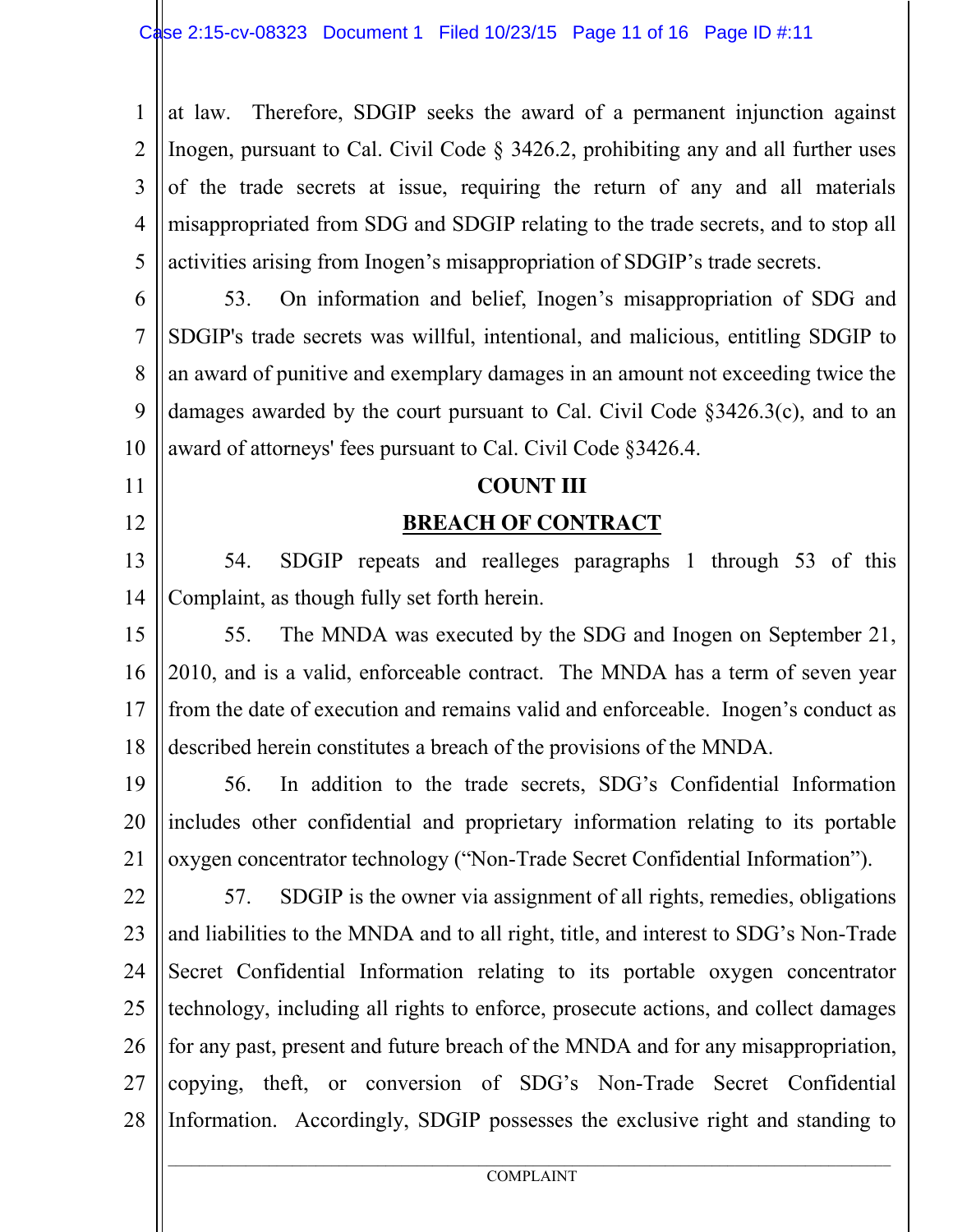1  $\mathfrak{D}$ 3 prosecute the present action for breach of the MNDA by Inogen resulting from its misappropriation, copying, theft, and conversion of SDG's Non-Trade Secret Confidential Information.

4 5 58. SDGIP and its parent SDG performed any and all terms, conditions, promises, and obligations required by the MNDA.

6 7 8 59. Inogen was permitted access to and obtained SDGIP's Non-Trade Secret Confidential Information during the September 30 Meeting pursuant to the executed MNDA.

9 10 11 12 60. SDGIP and its parent SDG took all reasonable steps to maintain the secrecy of the Non-Trade Secret Confidential Information, including only disclosing the Non-Trade Secret Confidential Information under the protections of a non-disclosure agreement.

13 14 15 61. Upon information and belief, Inogen has breached the MNDA through the use and continued use of SDG and SDGIP's Non-Trade Secret Confidential Information to manufacture and sell the Inogen One G3.

16 17 18 19 62. Upon information and belief, Inogen has breached the MNDA by disclosing publicly SDGIP's valuable Non-Trade Secret Confidential Information through publication of the Inogen Patent Application and the public release of the Inogen One G3.

20 21 22 63. Upon information and belief, Inogen has breached the MNDA by attempting to obtain United States patents that include within their claims SDGIP's Non-Trade Secret Confidential Information.

23

24 25 64. Upon information and belief, Inogen may be making other products using SDG and SDGIP's Non-Trade Secret Confidential Information, including its next generation portable oxygen concentrators.

26 27 65. All of Inogen's use of SDG and SDGIP's valuable Non-Trade Secret Confidential Information is unauthorized and improper.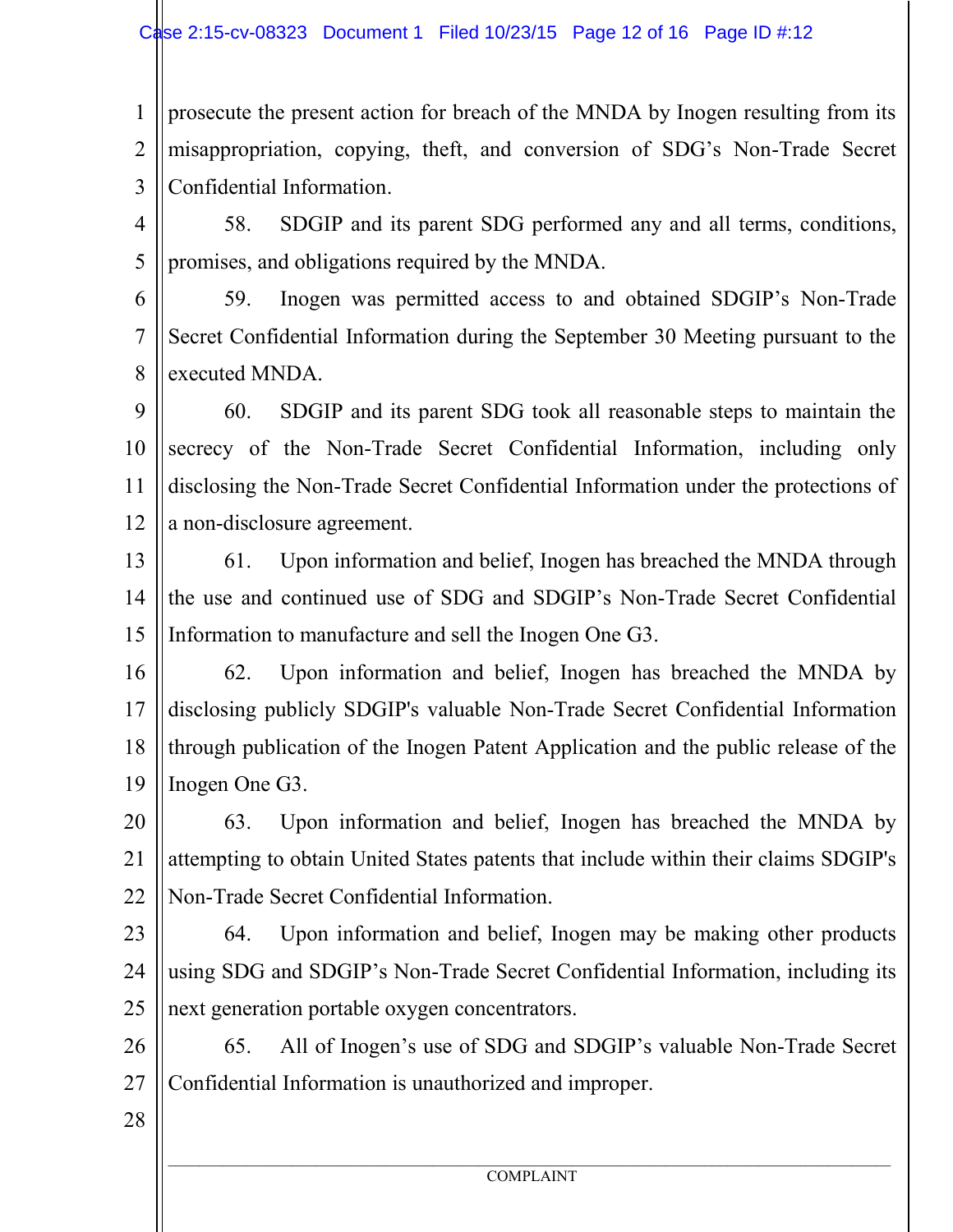|                     |  | 2    amount beyond the jurisdictional minimum of this Court and is entitled to |  |  |  |  |
|---------------------|--|--------------------------------------------------------------------------------|--|--|--|--|
| $3$   compensation. |  |                                                                                |  |  |  |  |

4 5 6 7 8 9 10 67. As a direct and proximate consequence of Inogen's conduct, Inogen has caused, and is causing, and unless such conduct is enjoined by the Court, will cause irreparable harm to SDG and SDGIP for which there is no adequate remedy at law. Therefore, SDGIP seeks the award of a permanent injunction against Inogen, pursuant to Cal. Civil Code §§ 3420 - 3424 and paragraph 10 of the MNDA, prohibiting any and all further uses of the Non-Trade Secret Confidential Information at issue to stop all activities resulting in Inogen's breach of contract.

## **JURY DEMAND**

12 13 SDGIP hereby requests a trial by jury pursuant to Rule 38 of the Federal Rules of Civil Procedure.

11

14

## **PRAYER FOR RELIEF**

15 16 SDGIP requests that the Court find in its favor and against Inogen, and that the Court grant SDGIP the following relief:

17 18 19 a. Judgment that one or more claims of the '751 Patent have been infringed, either literally and/or under the doctrine of equivalents, by Inogen;

20 21 22 b. Judgment that Inogen account for and pay to SDGIP all damages to and costs incurred by SDGIP because of Inogen's infringing activities and other conduct complained of herein;

- 23 24 25 26 c. Judgement that Inogen's infringement is willful from the time Inogen became aware of the infringing nature of its products and methods and that the Court award treble damages for the period of such willful infringement pursuant to 35 U.S.C. § 284;
- 27 28 d. Judgment that Inogen's conduct complained of herein constitutes misappropriation of the trade secrets of SDGIP and its parent SDG;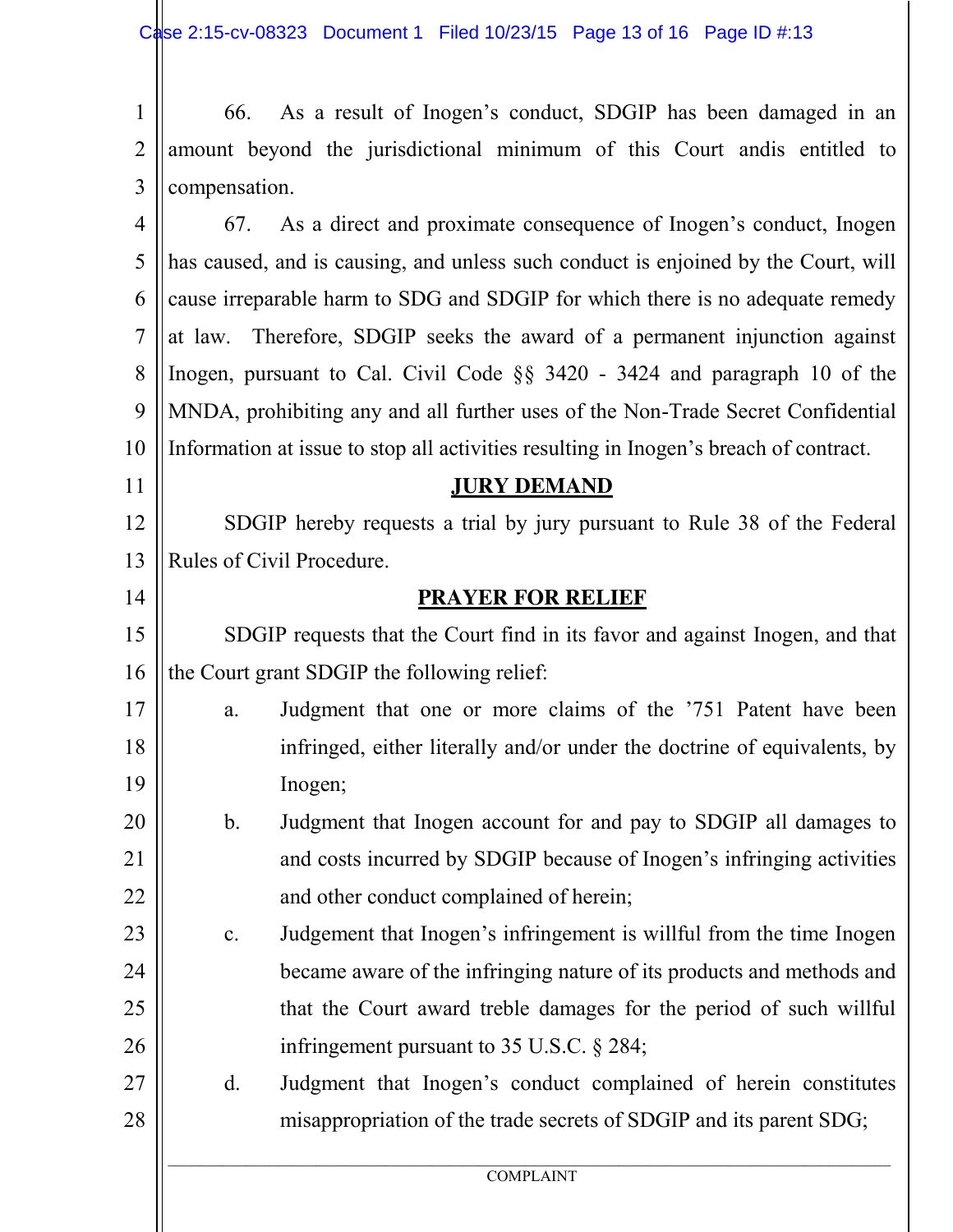| 1              | e.             | Judgment that as a result of Inogen misappropriation, SDGIP be           |
|----------------|----------------|--------------------------------------------------------------------------|
| $\overline{2}$ |                | granted compensatory damages corresponding to the entire life cycle      |
| 3              |                | of the Inogen One G3 and all other Inogen products which use one or      |
| 4              |                | more of SDG and SDGIP's trade secrets;                                   |
| 5              | f.             | Judgement that Inogen's misappropriation of SDGIP and SDG's trade        |
| 6              |                | secrets is willful, intentional, and malicious, and that the Court award |
| $\overline{7}$ |                | order Inogen to pay an award of damages in an amount not exceeding       |
| 8              |                | twice the damages awarded by the Court pursuant to Cal. Civil Code $\S$  |
| 9              |                | 3426.3(c);                                                               |
| 10             | g.             | Judgment that Inogen's conduct complained of herein constitutes          |
| 11             |                | breach of the MNDA;                                                      |
| 12             | $h$ .          | Judgment that as a result of Inogen's breach of the MNDA, SDGIP be       |
| 13             |                | awarded actual damages associated with Inogen's breach;                  |
| 14             | $\mathbf{i}$ . | That SDGIP be granted pre-judgment and post-judgment interest on         |
| 15             |                | the damages caused to it by reason of Inogen's infringing activities     |
| 16             |                | and other conduct complained of herein;                                  |
| 17             | $\cdot$        | That this Court award SDGIP its reasonable attorney's fees and costs     |
| 18             |                | in accordance with 35 U.S.C. § 285, Cal. Civil Code § 3426.4, and/or     |
| 19             |                | any other basis provided for under federal or California law;            |
| 20             | 1.             | That Inogen, its officers, agents, servants and employees, and those     |
| 21             |                | persons in active concert and participation with any of them, be         |
| 22             |                | permanently enjoined from infringement of one or more claims of the      |
| 23             |                | '751 Patent, misappropriation of SDGIP's trade secrets, and breach of    |
| 24             |                | the MNDA by the acts complained of herein. In the alternative, if the    |
| 25             |                | Court finds that an injunction is not warranted, SDGIP requests an       |
| 26             |                | award of post judgment royalty to compensate for<br>future               |
| 27             |                | infringement; and                                                        |
| 28             |                |                                                                          |
|                |                | <b>COMPLAINT</b>                                                         |
|                |                |                                                                          |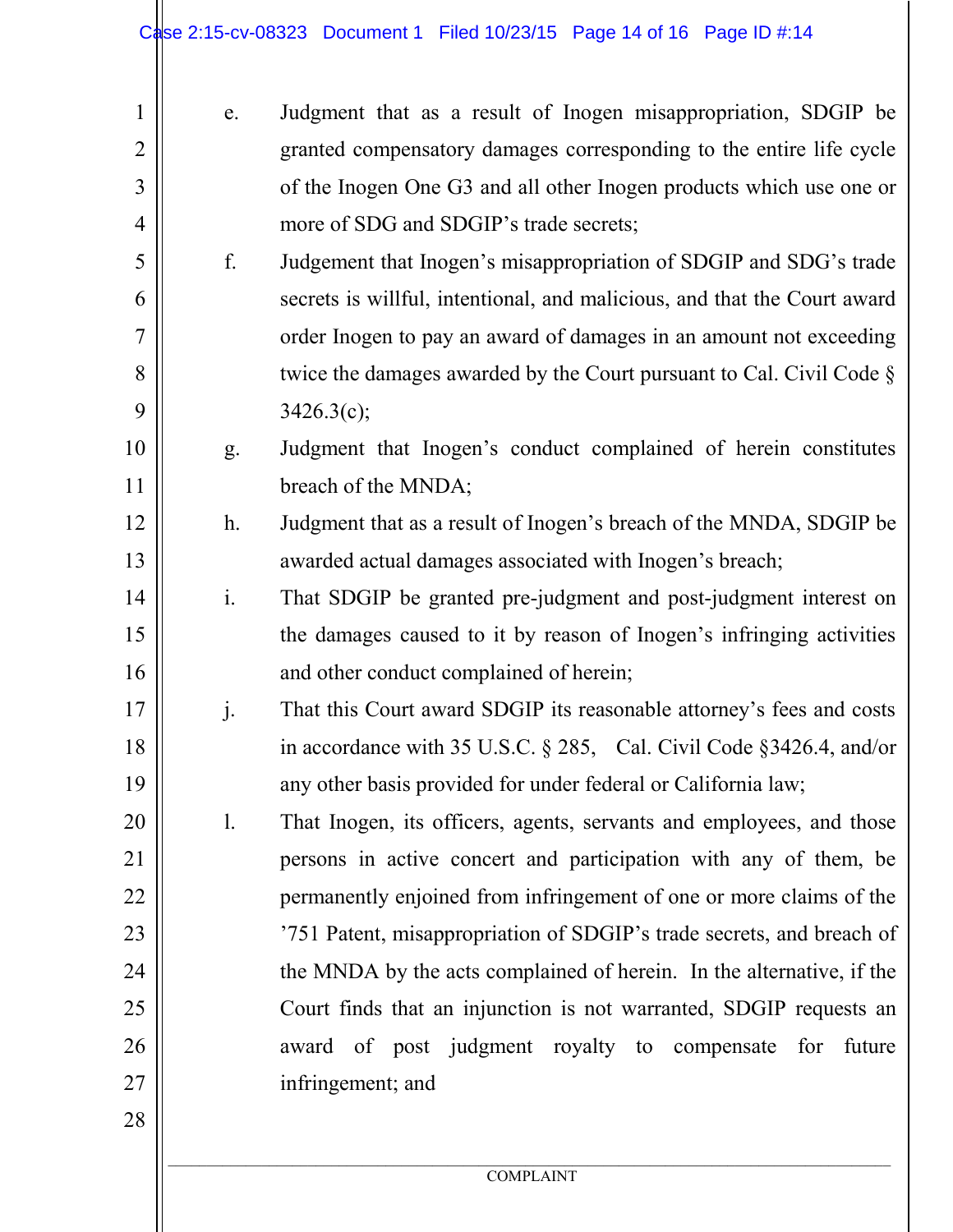|                |    | Case 2:15-cv-08323 Document 1 Filed 10/23/15 Page 15 of 16 Page ID #:15 |                  |                                                                      |
|----------------|----|-------------------------------------------------------------------------|------------------|----------------------------------------------------------------------|
| $\mathbf{1}$   | m. |                                                                         |                  | That SDGIP be granted such other and further relief as the Court may |
| $\overline{2}$ |    | deem just and proper under the circumstances.                           |                  |                                                                      |
| $\overline{3}$ |    |                                                                         |                  |                                                                      |
| $\overline{4}$ |    |                                                                         |                  |                                                                      |
| 5              |    |                                                                         |                  |                                                                      |
| 6              |    |                                                                         |                  |                                                                      |
| $\overline{7}$ |    |                                                                         |                  |                                                                      |
| 8              |    |                                                                         |                  |                                                                      |
| 9              |    |                                                                         |                  |                                                                      |
| 10             |    |                                                                         |                  |                                                                      |
| 11             |    |                                                                         |                  |                                                                      |
| 12             |    |                                                                         |                  |                                                                      |
| 13             |    |                                                                         |                  |                                                                      |
| 14             |    |                                                                         |                  |                                                                      |
| 15             |    |                                                                         |                  |                                                                      |
| 16             |    |                                                                         |                  |                                                                      |
| 17             |    |                                                                         |                  |                                                                      |
| 18             |    |                                                                         |                  |                                                                      |
| 19             |    |                                                                         |                  |                                                                      |
| $20\,$         |    |                                                                         |                  |                                                                      |
| $21\,$         |    |                                                                         |                  |                                                                      |
| $22\,$         |    |                                                                         |                  |                                                                      |
| 23             |    |                                                                         |                  |                                                                      |
| 24             |    |                                                                         |                  |                                                                      |
| 25             |    |                                                                         |                  |                                                                      |
| $26\,$         |    |                                                                         |                  |                                                                      |
| $27\,$         |    |                                                                         |                  |                                                                      |
| 28             |    |                                                                         |                  |                                                                      |
|                |    |                                                                         | <b>COMPLAINT</b> |                                                                      |
|                |    |                                                                         |                  |                                                                      |